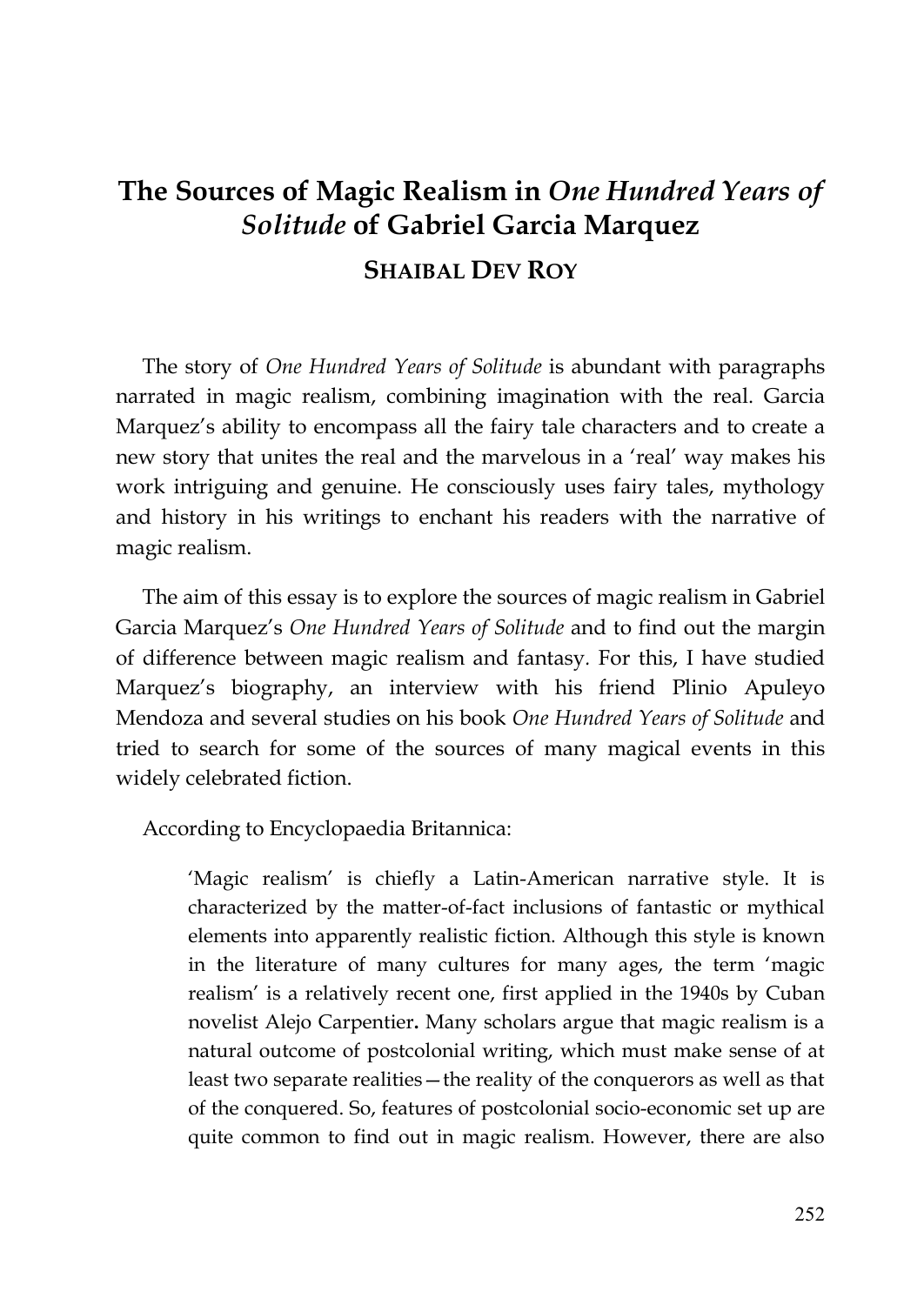numerous examples of passages containing magic realism without postcolonial elements. (magic realism)

Prominent among the Latin-American magic realists are the Colombian Gabriel Garcia Marquez, the Brazilian Jorge Amado, the Argentines Jorge Luis Borges and Julio Cortazar, and the Chilean Isabel Allende.

In Europe, the term 'magic realism' is applied to explain the tendency among fiction writers - including Franz Kafka, John Fowles and Gunter Grass—to interweave elements of the fantastic and surreal into their otherwise realistic prose. By the mid-1960s, this thrilling stylistic development became a trademark of Latin America's "new novelists" and of the "boom," the term used to describe the sudden international success of Julio Cortazar, Jose Donoso, Carlos Fuentes, Mario Vargas Llosa, and Gabriel Garcia Marquez. Among them, no writer was more famous as an exponent of 'magic realism' than Gabriel Garcia Marquez.

Marquez's childhood contributed profusely in the use of magic realism in his novels, especially, in *One Hundred Years of Solitude*. Gabriel Garcia Marquez asserts that there's not a single line in his novels which is not based on reality. We cannot help accepting it. At the same time, readers want to explore the sources of his exquisite magic realism. Some references are available in his biography. First, we can consider a celebrated interview of the writer. He says in a conversation with his friend Plinio Apuleyo Mendoza (an interview, later published as *The Fragrance of Guava*):

> I was brought up by a grandmother and numerous aunts who all showered me with attention, and by maids who gave me many very happy childhood moments because their prejudices, while not fewer than those of the women in the family, were at least different. The woman who taught me to read was very beautiful and graceful and I used to like going to school just so I could see her. [Women] find their way more easily, with fewer navigational aids. . . . They make me feel secure.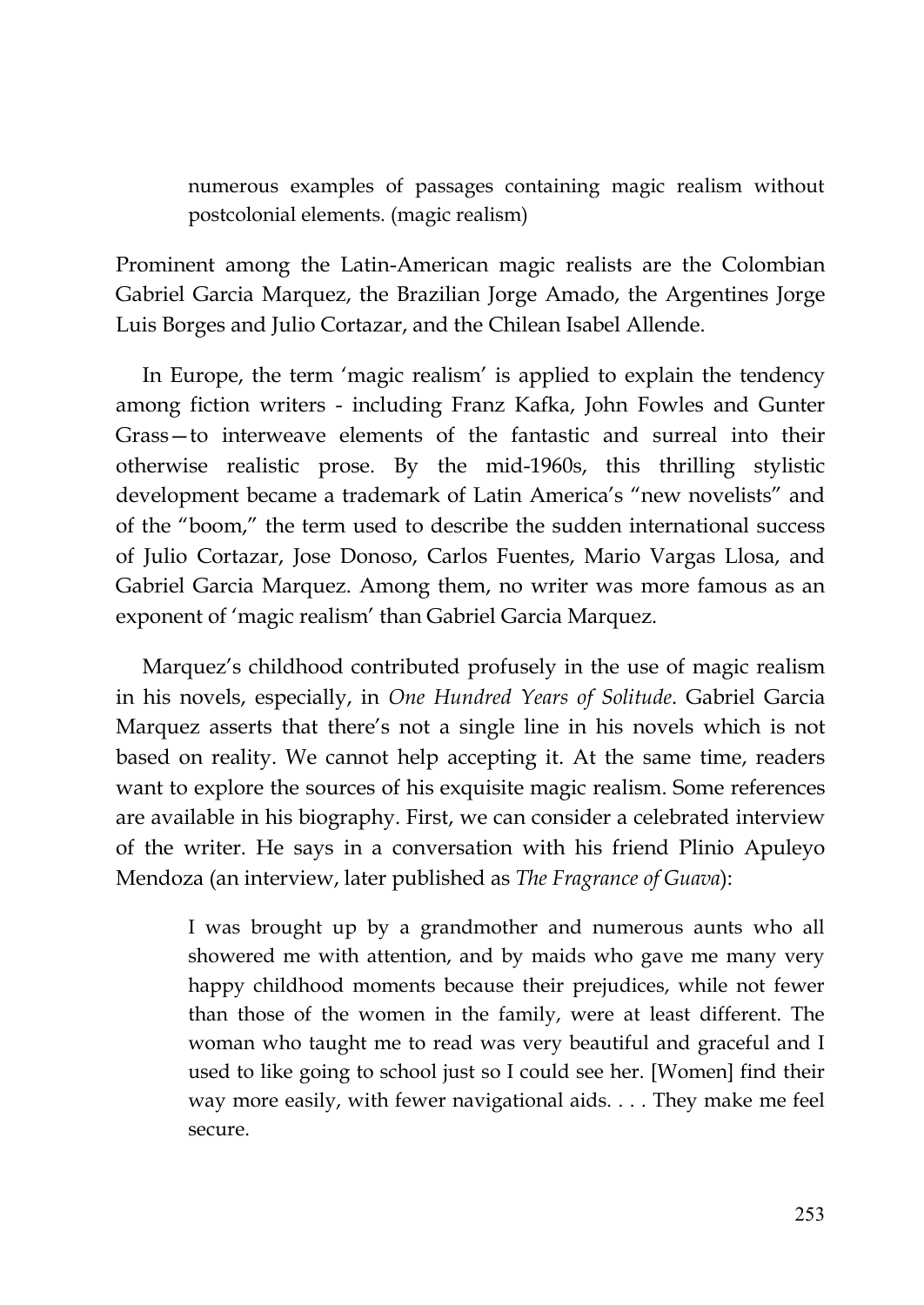Thus, we come to know the sources of so many magnificent and exemplary passages of magic realism concerning female characters of Buendia family in *One Hundred Years of Solitude*. For the first time, through this interview, we get a window open to look into the sources of his 'magic realism'.

Elsewhere, in the same conversation, he says: "My grandmother . . . used to tell me about the most atrocious things without turning a hair . . . I realized that it was her impassive manner and her wealth of images that made her stories so credible. I wrote *One Hundred Years of Solitude* using my grandmother's method." That method involves a carefully designed credulity, which makes readers believe the story without questioning, and Garcia Marquez adopted it from the examples of his grandmother and Franz Kafka.

In *One Hundred Years of Solitude,* we get a passage narrating the first experience of the protagonists with ice and echoing the events of Garcia Marquez's childhood as put up by Mendoza:

> For other writers, I think, a book is born out of an idea, a concept. I always start with an image. . . . When I was a very small boy in Aracataca, my grandfather took me to the circus to see a dromedary. Another day, when I told him I hadn't seen the ice on show, he took me to the banana company's settlement, asked them to open a crate of frozen mullet and made me put my hand in. The whole of *One Hundred Years of Solitude* began with that one image.

We see, Jose Arcadio Buendia, in that passage, put his hand on the ice and held it there for several minutes as his heart filled with fear and jubilation at the contact with that mysterious thing. Being overwhelmed, he paid more so that his sons could have that phenomenal experience. Though little Jose Arcadio refused to touch it, Aureliano touched it and withdrew his hand immediately. But his father paid no attention to him. Intoxicated by the evidence of the miracle, he paid another five reales and with his hand on the cake, as if giving testimony on the Holy Scriptures, he exclaimed, "This is the great invention of our time" (Marquez, *One Hundred* 18).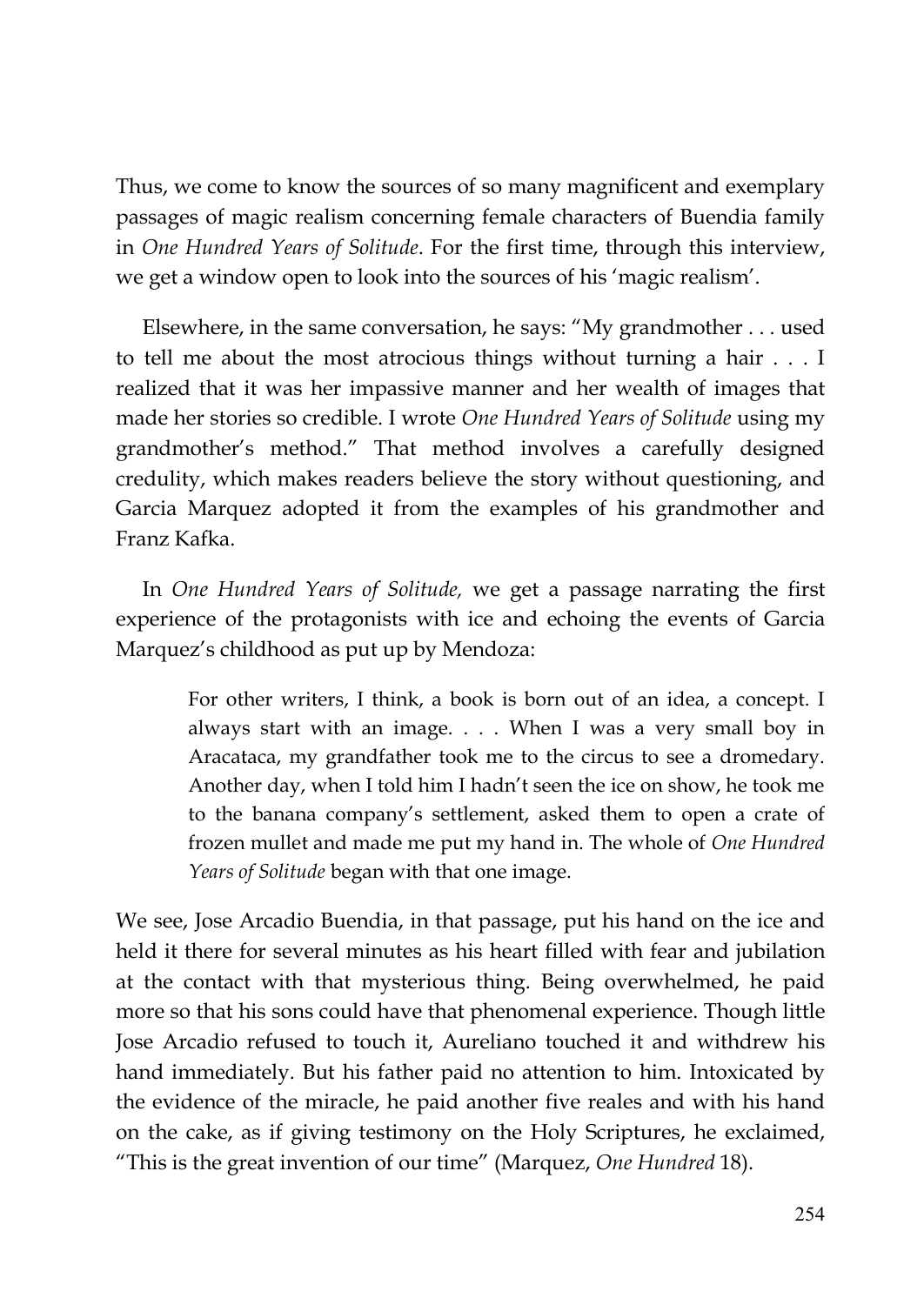From the same interview we come to know that the bizarre incidents in *One Hundred Years of Solitude* like, "Remedios the Beautiful ascends to heaven", "Yellow butterflies flutter around Mauricio Babilonia" etc. are all 'based on fact'. For instance, for Mauricio Babilonia, Garcia Marquez explains that when he was about five, an electrician used to come to their house in Aracataca to change the meter. According to Marquez, on one of these occasions, he found his grandmother trying to shoo away a butterfly with a duster, saying, "Whenever this man comes to the house, that yellow butterfly follows him." That was Mauricio Babilonia in embryo. Regarding Remedios the Beautiful, he gives out that he had originally planned to make her disappear while in the house embroidering with Rebecca and Amaranta. But this almost cinematographic trick did not seem viable to him. Then he thought of making her ascend to heaven, body and soul. What is the fact behind it? He answered that it was a woman whose granddaughter had run away from home in the early hours of the morning, and who tried to hide the fact by putting the word around that she had gone up to heaven.

Apart from his colorful childhood memories, Marquez is hugely indebted to the socio-political history of Colombia for his magnificent samples of magic realism in *One Hundred Years of Solitude.* For example, the civil war between the Liberals and the Conservatives in the story directly echoes events similar to the historical events of Colombia. Michael Wood, in his book *Gabriel Garcia Marquez*: *One Hundred Years of Solitude*, says, "Colombia has a long tradition of democracy. The Liberals and the Conservatives, who dominated nineteenth and most of twentieth century politics, stood for quite different things – reform or reaction, free trade or protection, separation or conjunction of church and state; and slowly turned into a rather narrow band of class interests"(8). There is another shrewd and funny reference to this state of affairs in a discussion of the game of checkers in the novel. Jose Arcadio Buendia does not want to play with the priest, Father Nicanor, because he cannot see the point of a contest in which the adversaries are in agreement on principles. Father Nicanor, who has never thought of the game in this light, cannot bring himself to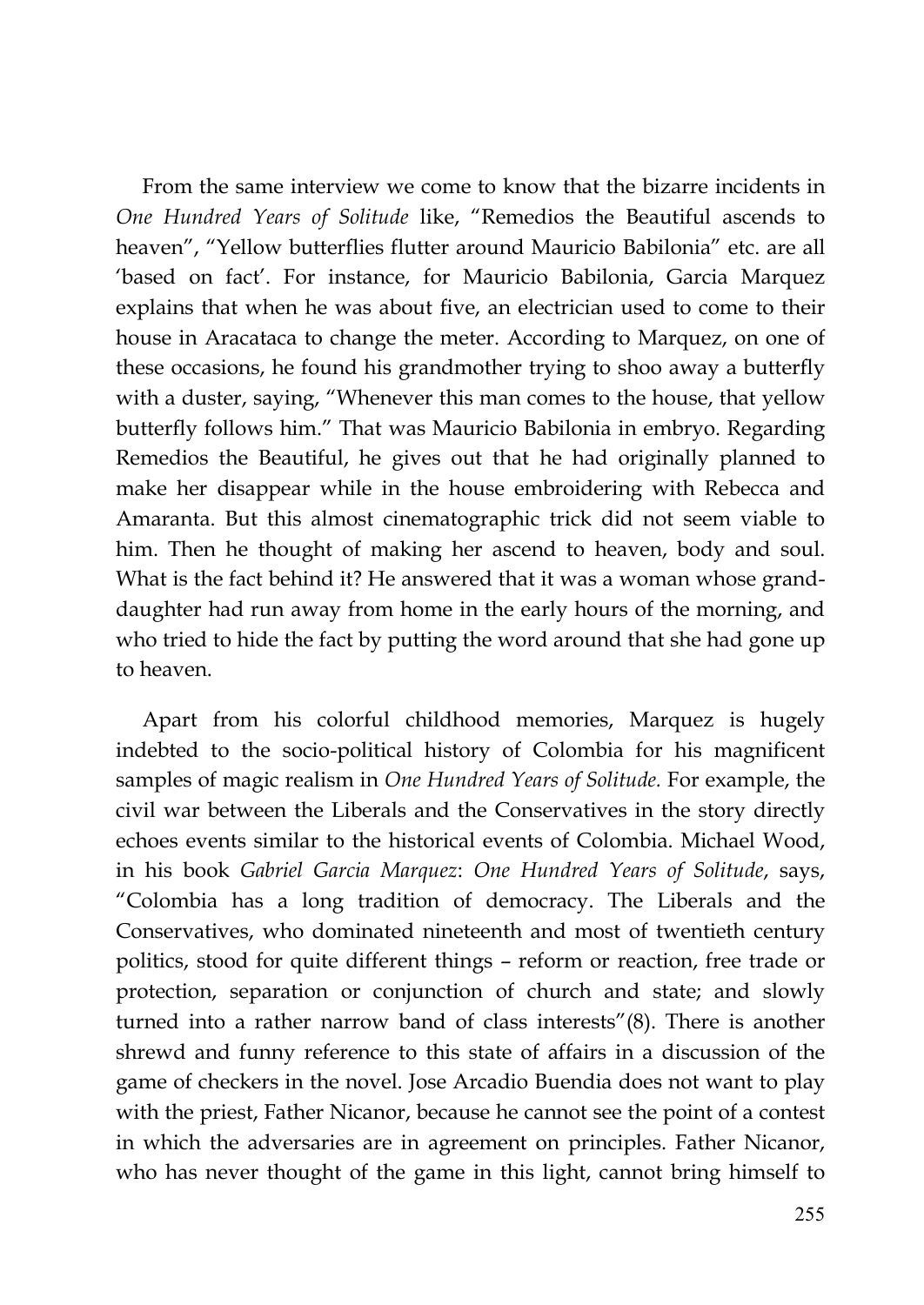play any more. This implies that much fighting in the world concerns anything but principles, which are either agreed or irrelevant. For instance, Colonel Aureliano Buendia discovers that both Liberals and Conservatives are battling solely for power, and are ready to sacrifice any major points of principle in order to achieve it.

We can say a huge extent of Colombian history gets into One *Hundred Years of Solitude*: the arguments over reform in the 19th century, the arrival of the railway, the War of the Thousand Days, the American fruit company, the cinema, the automobile, and the massacre of striking plantation workers in 1928. The most striking fact of modern Colombian history, known simply as the Violence, gets indirect expression in *One Hundred Years of Solitude* through guerillas, gangsters, self-defence groups, the police, the army, and the death of some 200,000 people. Even when it was said to be over, or under control, in 1962, there were still 200 civilians dying per month. The Violence was inescapable for the Colombians, and it provoked a flood of fiction, and Garcia Marquez himself addresses it directly in *No one Writes to the Colonel* and *In Evil Hour*. However, the Violence appears in One *Hundred Years of Solitude* indirectly as the massacre of striking workers, ". . . which was sparked off by the assassination of Jorge Eliecer Gaitan, who made his political fame by investigating the 1928 strike. The event was violent enough and could stand as a compression and anticipation of the later phenomenon, an allusion and a synecdoche" (Wood 10). Garcia Marquez ruminates in his autobiography *Living to Tell the Tale* while visiting his birth place in Aracata:

> It was there, my mother told me that day, where in 1928 the army killed an undetermined number of banana workers. I knew the event as if I had lived it, having heard it recounted and repeated a thousand times by my grandfather from the time I had a memory: the soldier reading the decree by which the striking laborers were declared a gang of lawbreakers; the three thousand men, women, and children motionless under the savage sun after the officer gave them five minutes to evacuate the square; the order to fire, the clattering machine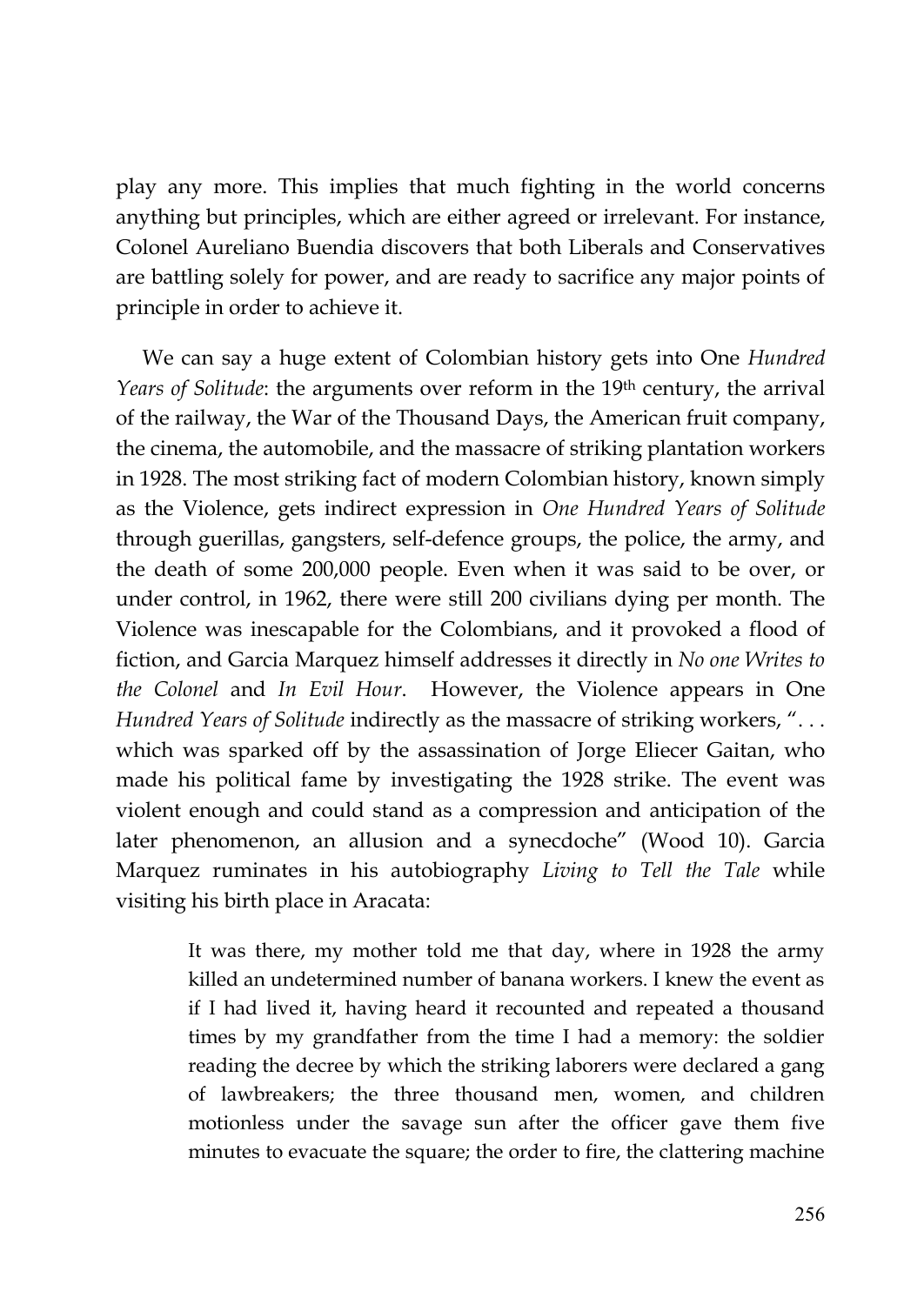guns spitting in white-hot bursts, the crowd trapped by panic as it was cut down, little by little, by the methodical, insatiable scissors of the shrapnel. (14-15)

Based on this tragic historical event, a magnificent passage of magic realism is created by Garcia Marquez in *One Hundred Years of Solitude*:

> It was as if the machine guns had been loaded with caps, because their panting rattle could be heard and their incandescent spitting could be seen, but not the slightest reaction was perceived, not a cry, not even a sigh among the compact crowd that seemed petrified by an instantaneous invulnerability. . . . the panic became a dragon's tail as one compact wave ran against another which was moving in the opposite direction, toward the other dragon's tail in the street across the way, where the machine guns were also firing without cease. They were penned in, swirling about in a gigantic whirlwind that little by little was being reduced to its epicenter as the edges were systematically being cut off all around like an onion being peeled by the insatiable and methodical shears of the machine guns. (311)

In the novel, there are also references to the events, such as the discoveries of a suit of rusty armour with calcified skeleton as well as "an enormous Spanish galleon"; and a bloody civil war (12). All of them have a real life testimony based on Colombian history. The armour is said to be from the fifteenth century, which it could just be, since the northeastern coastal region of South America, what is now Colombia and Venezuela, was first visited by the Europeans, with and without armour, in 1499-1500 (Wood 27). So, the time span of the novel can be 'several centuries' later than the sixteenth and some 'three hundred years' since Drakes incursions into the Spanish Main (Marquez 19). In the same way, originally a Colombian civil war ends with the Treaty of Neerlandia (Marquez, *One Hundred* 174), which was originally signed in 1902.

If we investigate into the name 'Macondo', we can easily understand how Colombian history and Marquez's personal life experience mounted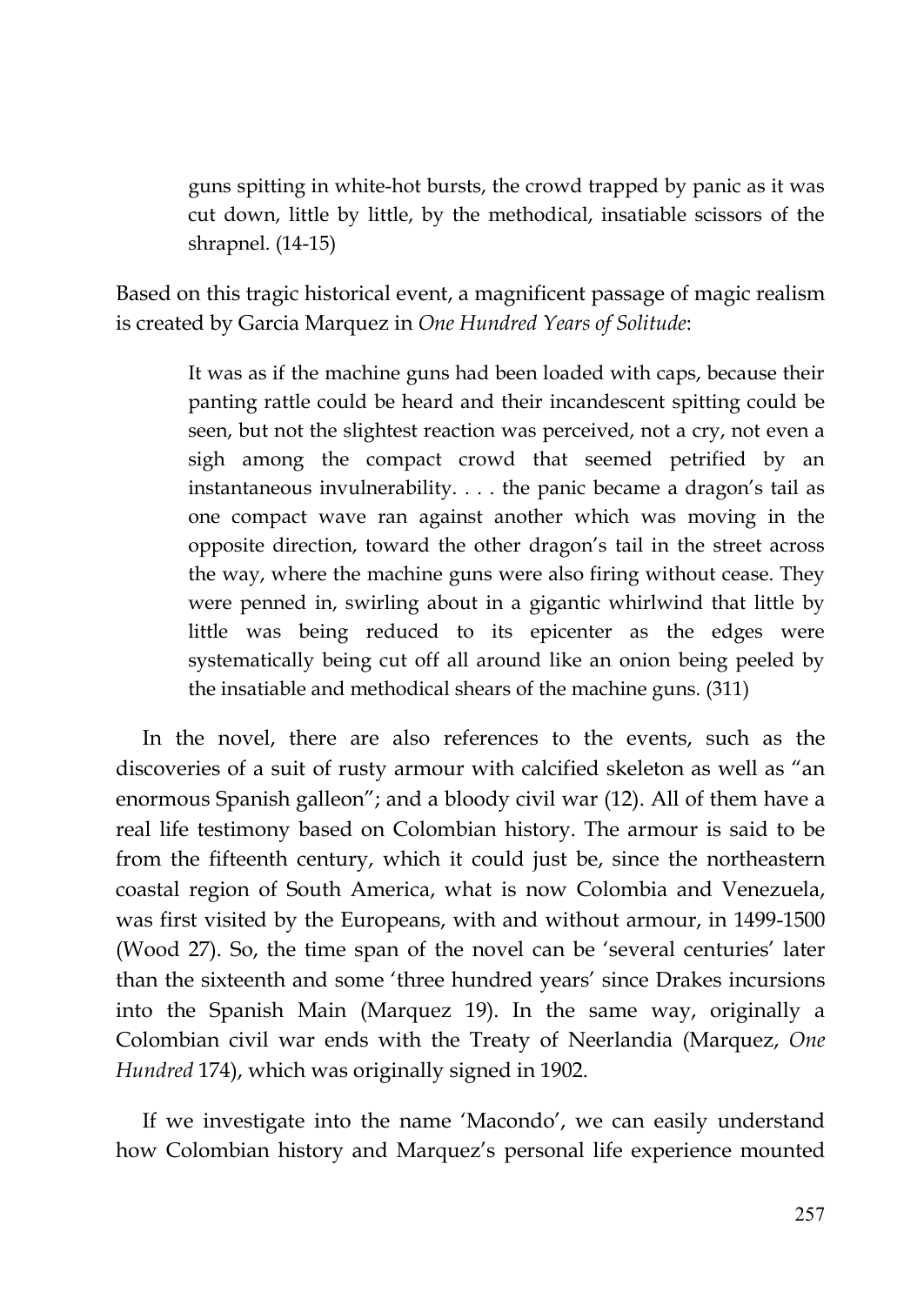into the beautiful use of 'magic realism' in *One Hundred Years of Solitude*. In Northern Colombia, there is an 'ancient city' called Riohacha. Macondo is the name of a banana plantation near Aracataca, Garcia Marquez's birth place, which is now internationally famous as the name of a mythical community, and obviously, it is due to the fame of *One Hundred Years of Solitude.* Careful readers can easily understand that the geography and history of two 'Macondo' are not different and the imagined world of 'Macondo' has a real situation in time and space.

In this connection, we can consider the description of Garcia Marquez regarding 'Macondo' in his autobiography *Living to Tell the Tale* while he was going to visit his grandparents' house:

> The train stopped at a station that had no town, and a short while later it passed the only banana plantation along the route that had its name written over the gate: *Macondo*. This word had attracted my attention ever since the first trips with my grandfather, but I discovered only as an adult that I liked its poetic resonance. I never heard anyone say it and did not even ask myself what it meant. I had already used it in three books as the name of an imaginary town when I happened to read in an encyclopedia that it is a tropical tree resembling the ceiba, that it produces no flower or fruit, and that its light, porous wood is used for making canoes and carving cooking implements. Later, I discovered in the *Encyclopaedia Britannica* that in Tanganyika there is a nomadic people called the Makonde, and I thought this might be the origin of the word. (19)

Thus, we can easily see through his 'magic realism' to find out its substantial source. In a word, Colombia in *One Hundred Years of Solitude* becomes a generic and celebrated Latin America, a place of innocence, isolation and magic, of high mountains, rainy tropics and ash-coloured sea. However, internal wars, bureaucrats, booms, strikes, North American interventions and military rulers are also there. It is a sub-continent presented as carefully suspended between myth and history, and it proves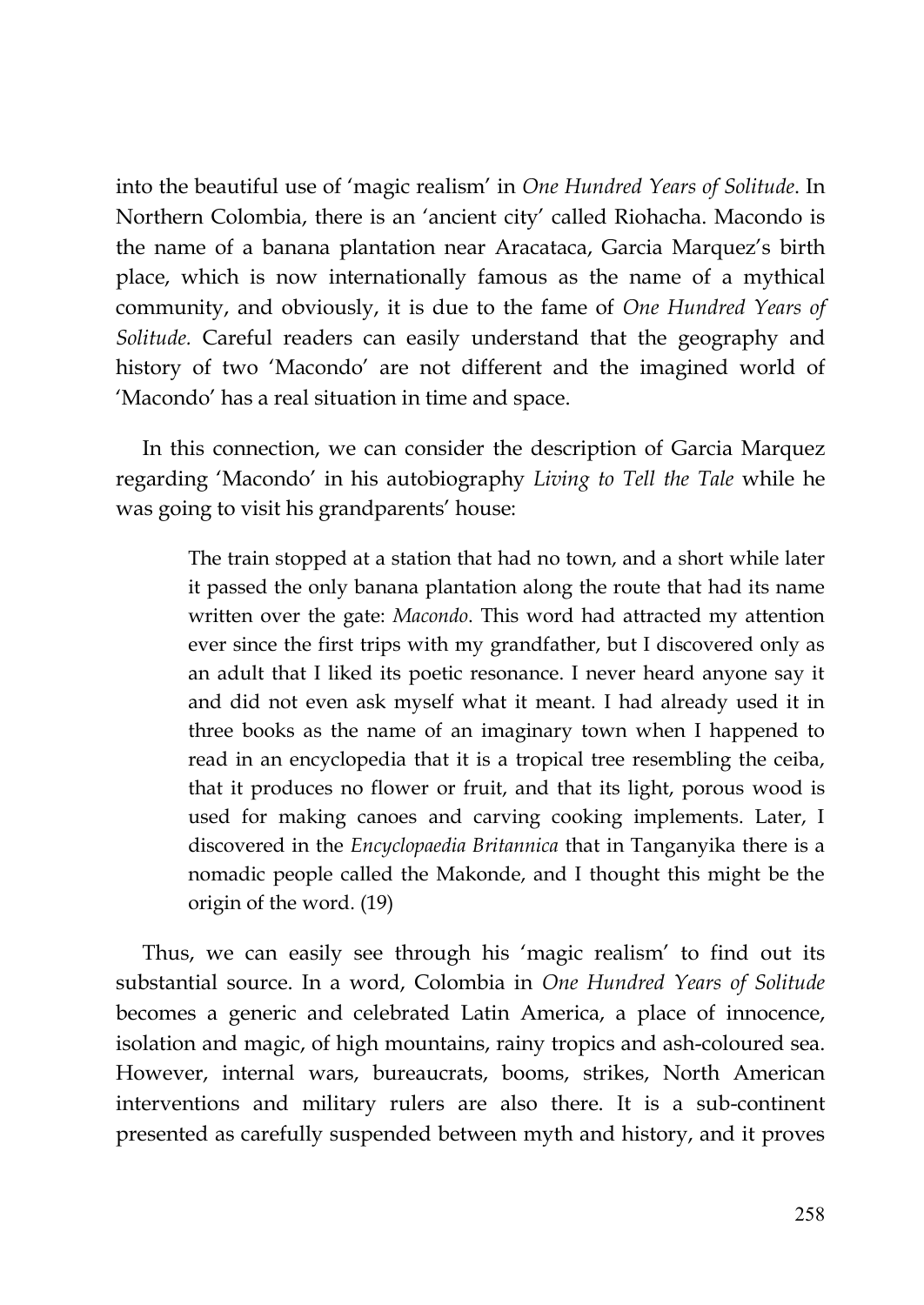how extensively Garcia Marquez mingled his real life experience with his fictions to mould the effects of magic realism.

Last but not the least, Marquez's extensive reading of the classics, such as, the Bible, Don Quixote and the works of Virginia Woolf, George Bernard Shaw, Franz Kafka, William Faulkner and Hemingway formulates the other sources. The first and foremost as used by Gabriel Garcia Marquez in One *Hundred Years of Solitude* is the Bible. Jose Arcadio Buendia, with whom our story begins and is described as a young patriarch, can be compared with Adam, since he is the first citizen of a sort of paradise. Thus, much of One *Hundred Years of Solitude* reads like a fable. From the start the tiny settlement of Macondo is offered to us as a version of Eden. "The world" we read "was so recent that many things lacked names, and in order to indicate them it was necessary to point." The polished stones in the clear river are "white and enormous, like prehistoric eggs" (1). Here, we can refer to the extract, which Gabriel Garcia Marquez mentioned in his autobiography *Living to Tell the Tale*. While describing his grandparents' old house in Aracataca, he wrote, ". . . a good place to live where everybody knew everybody else, located on the banks of a river of transparent water that raced over a bed of polished stones as huge and white as prehistoric eggs"(5). Conscious readers can easily discover the similarities of the ideas and dictions. There is another Biblical reference in *One Hundred Years of Solitude*, which confirms Marquez's indebtedness to the Bible, in which we come to know that the founders of Macondo have traveled to a "land no one had promised them" (31).

In relation to his being influenced by Franz Kafka, Garcia Marquez himself said in his interview with Plinio Apuleyo Mendoza, namely, *The Fragrance of Guava: Conversation with Gabriel Garcia Marquez*:

> Kafka recounted things the same way my grandmother used to. When I read *Metamorphosis*, at seventeen, I realized I could be a writer. . . . I remember the first sentence, 'When Gregor Samsa woke up one morning from unsettling dreams, he found himself changed in his bed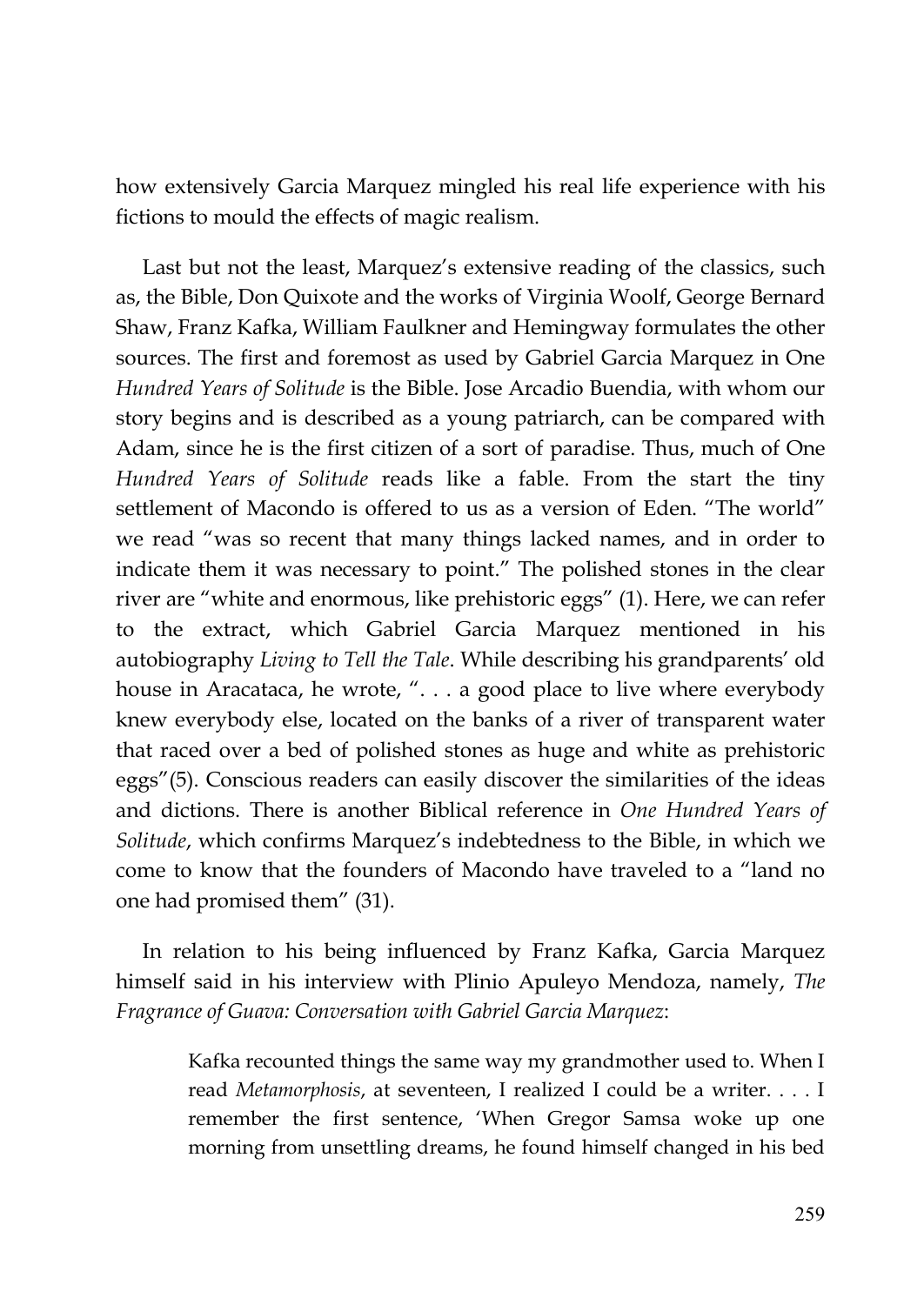into a monstrous vermin.' I said to myself, 'My grandmother used to talk like that. I didn't know you could do this, but if you can, I'm certainly interested in writing.'

If we consider Cervantes' *Don Quixote*, in many aspects, the patriarch of the novel Jose Arcadio Buendia can be termed as a modern Don Quixote. Particularly, Jose Arcadio Buendia's wonder at the ice and his brilliant personal discovery of the earth's roundness are both, in a sense, jokes on him and are like Don Quixote's courage when faced with lions which will not fight him. Obviously, the lions are hungry and dangerous, but at that moment, they were not in the mood of fighting. So, Quixote's quite genuine courage remains untested: "his folly is heroic, but his heroism looks foolish" (Wood 32), like Sergius' cavalry charge in *Arms and the Man* by George Bernard Shaw. In the same way, Jose Arcadio Buendia's intelligence and imagination are astonishing but oddly situated, and his simplicity brings about further twist to the story.

Another writer Garcia Marquez is indebted to is Virginia Woolf. Garcia Marquez himself says about the writing of the last part of his novel that his own sense of time was 'completely transformed' by a sentence in Virginia Woolf's *Mrs Dalloway*, read when he was twenty. "I saw in a flash the whole process of decomposition of Macondo and its final destiny" (Wood 50-51). The extract in question is:

> But there could be no doubt that greatness . . . was passing, hidden, down Bond Street, removed only by a hand's-breadth from ordinary people who might now, for the first time and last, be within speaking distance of the majesty of England, of the enduring symbol of the state which will be known to curious antiquaries, sifting the ruins of time, when London is a grass-grown path and all those hurrying along the pavement this Wednesday morning are but bones with a few wedding rings mixed up in their dust and the gold stoppings of innumerable decayed teeth. (Woolf 19-20)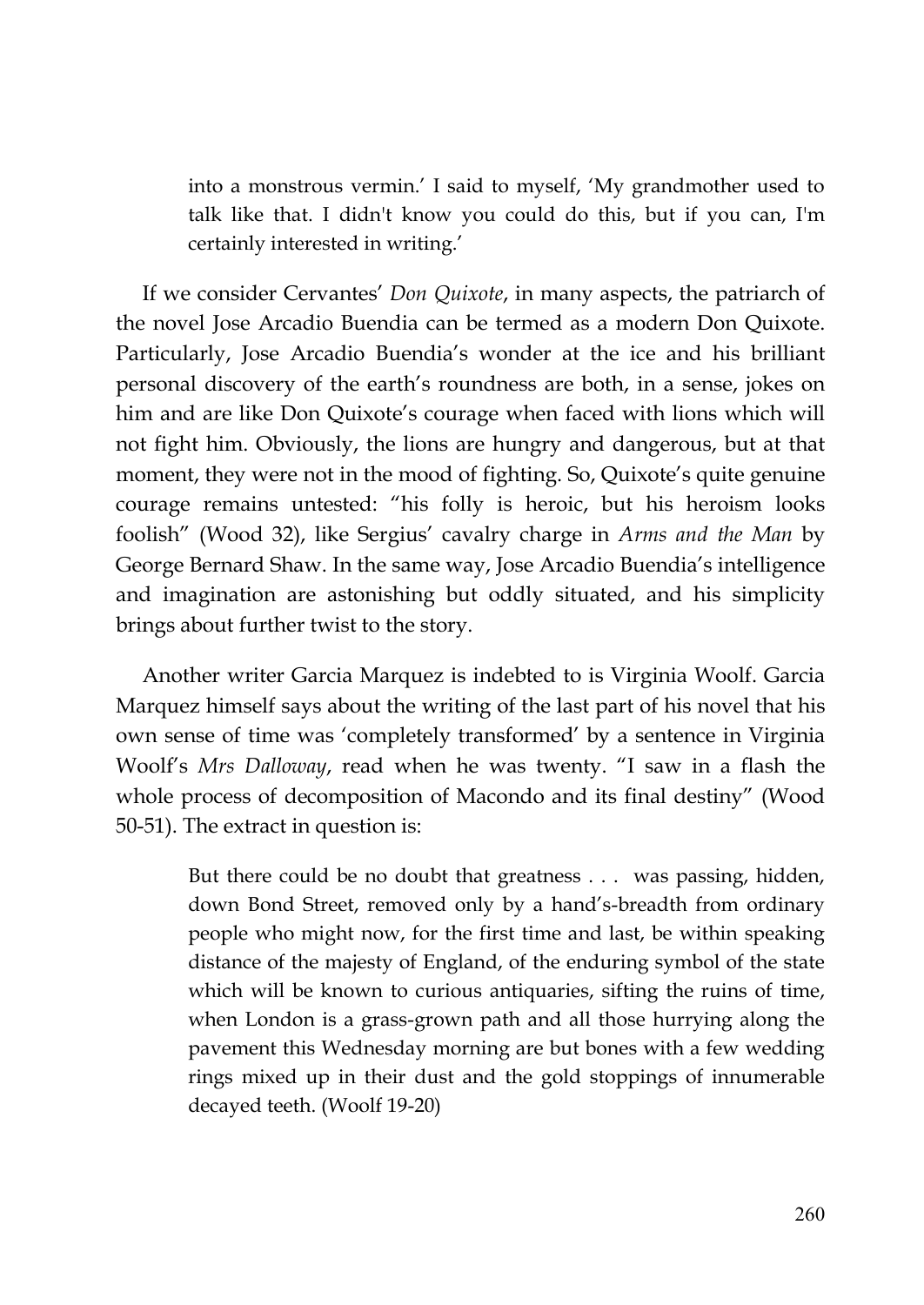With *One Hundred Years of Solitude* in mind, we can see the connections: a secret-guessed and missed, close by and far away, the sudden sense of a later time full of relics of what is now the present, the imagination of different events as if they all "coexisted in one instant" (Marquez 421). For a direct comparison we can quote from *One Hundred Years of Solitude*:

> Sir Francis Drake had attacked Riohacha only so that [Aureliano and Amaranta Ursula] could seek each other through the most intricate labyrinths of blood until they would engender the mythological animal that was to bring the line to an end. Macondo was already a fearful whirlwind of dust and rubble being spun about by the wrath of the biblical hurricane . . . for it was foreseen that the city of mirrors (or mirages) would be wiped out by the wind and exiled from the memory of men at the precise moment when Aureliano Babilonia would finish deciphering the parchments, and that everything written on them was unrepeatable since time immemorial and forever more, because races condemned to one hundred years of solitude did not have a second opportunity on earth. (422)

When Garcia Marquez insists that everything in his novel is 'based on reality', he seems in practice to mean two things. First, that the most fantastic things have actually been believed or asserted by living people somewhere, and often in Latin America. "This doesn't mean these things are true but it may make them real" (Wood 56). Garcia Marquez, to describe incidents, as we have already discussed, the yellow butterflies trailing after one of his characters and Remedios, the beauty, taking off into the sky and getting vanished, borrows some dizzying pretext as his fictional reality and then puts the literal truth into his novel as an idle, misplaced speculation. The quite ordinary thus becomes fantastic. Secondly, 'based on reality' means genuinely in touch with some fact of feeling, however hyperbolically and metaphorically expressed. When Jose Arcadio Buendia dies, a rain of tiny yellow flowers falls on Macondo, a 'silent storm' which covers the roofs, carpets the streets and suffocates the animals. This is a miracle even in 'Macondo'—the bits and pieces of legend